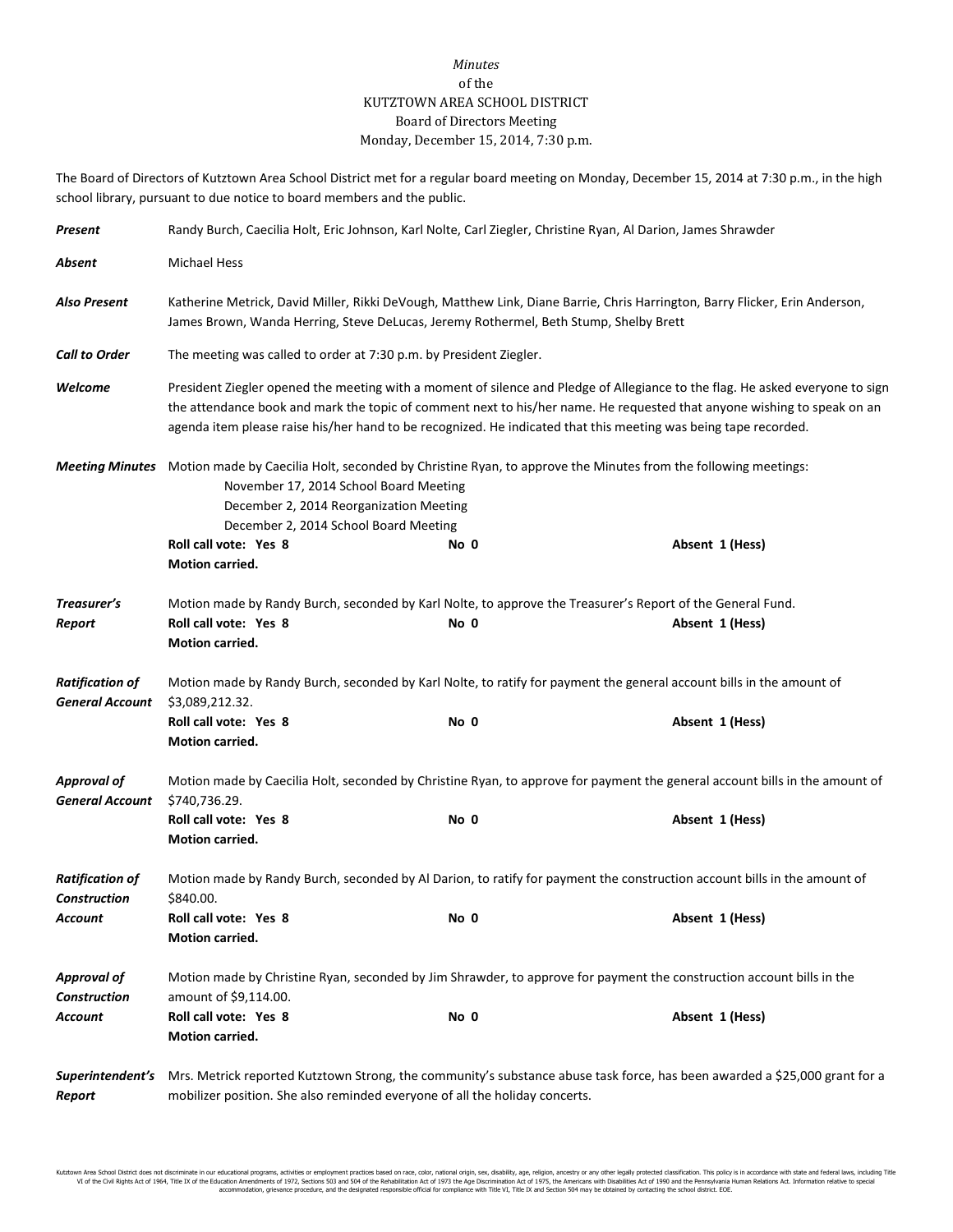| <b>Board Committee E.I.T.</b><br><b>Reports</b> |                                                                                                                                                                                                                                                                                                                                                                                         | No report.                                                                                                                                                                                                                                                                                                                                                                                                                                                                                                                                                                                                                                                                                                                                                                                                                                                                                                                                                                                                                                                                                                                                                                                                                                                                                                                                                                                                  |                                                          |                                                                                                                                                                                                                                                            |  |  |  |
|-------------------------------------------------|-----------------------------------------------------------------------------------------------------------------------------------------------------------------------------------------------------------------------------------------------------------------------------------------------------------------------------------------------------------------------------------------|-------------------------------------------------------------------------------------------------------------------------------------------------------------------------------------------------------------------------------------------------------------------------------------------------------------------------------------------------------------------------------------------------------------------------------------------------------------------------------------------------------------------------------------------------------------------------------------------------------------------------------------------------------------------------------------------------------------------------------------------------------------------------------------------------------------------------------------------------------------------------------------------------------------------------------------------------------------------------------------------------------------------------------------------------------------------------------------------------------------------------------------------------------------------------------------------------------------------------------------------------------------------------------------------------------------------------------------------------------------------------------------------------------------|----------------------------------------------------------|------------------------------------------------------------------------------------------------------------------------------------------------------------------------------------------------------------------------------------------------------------|--|--|--|
|                                                 | <b>PSBA</b>                                                                                                                                                                                                                                                                                                                                                                             | Mrs. Holt reported there are continued discussions regarding education funding.                                                                                                                                                                                                                                                                                                                                                                                                                                                                                                                                                                                                                                                                                                                                                                                                                                                                                                                                                                                                                                                                                                                                                                                                                                                                                                                             |                                                          |                                                                                                                                                                                                                                                            |  |  |  |
|                                                 | <b>BCIU</b>                                                                                                                                                                                                                                                                                                                                                                             | Mr. Ziegler reported Dr. Hackman has filled the position of executive director, and the committee is in the process of<br>preparing budgets to share with the supporting districts.                                                                                                                                                                                                                                                                                                                                                                                                                                                                                                                                                                                                                                                                                                                                                                                                                                                                                                                                                                                                                                                                                                                                                                                                                         |                                                          |                                                                                                                                                                                                                                                            |  |  |  |
|                                                 | <b>BCTC</b>                                                                                                                                                                                                                                                                                                                                                                             |                                                                                                                                                                                                                                                                                                                                                                                                                                                                                                                                                                                                                                                                                                                                                                                                                                                                                                                                                                                                                                                                                                                                                                                                                                                                                                                                                                                                             | which two-thirds of the cost will be covered by a grant. | Dr. Ryan reported the committee reviewed policies. She reported the center will be purchasing a virtual paint system,                                                                                                                                      |  |  |  |
|                                                 | P&C                                                                                                                                                                                                                                                                                                                                                                                     | the tobacco policy to include e-cigarettes.                                                                                                                                                                                                                                                                                                                                                                                                                                                                                                                                                                                                                                                                                                                                                                                                                                                                                                                                                                                                                                                                                                                                                                                                                                                                                                                                                                 |                                                          | Mrs. Holt reported there was a continued review of the concussion policy. She also reported the committee updated                                                                                                                                          |  |  |  |
|                                                 | ECC                                                                                                                                                                                                                                                                                                                                                                                     |                                                                                                                                                                                                                                                                                                                                                                                                                                                                                                                                                                                                                                                                                                                                                                                                                                                                                                                                                                                                                                                                                                                                                                                                                                                                                                                                                                                                             |                                                          | Mr. Burch reported the committee reviewed personnel, and scheduled the first Student Activities Budget<br>Subcommittee meeting date to the January $12^{th}$ ECC Meeting and changed the time to 6:00 p.m.                                                 |  |  |  |
|                                                 | Facilities No report.                                                                                                                                                                                                                                                                                                                                                                   |                                                                                                                                                                                                                                                                                                                                                                                                                                                                                                                                                                                                                                                                                                                                                                                                                                                                                                                                                                                                                                                                                                                                                                                                                                                                                                                                                                                                             |                                                          |                                                                                                                                                                                                                                                            |  |  |  |
|                                                 | <b>Student</b> Dr. Darion reported the committee met as the Student Services Budget Subcommittee.<br><b>Achievement</b>                                                                                                                                                                                                                                                                 |                                                                                                                                                                                                                                                                                                                                                                                                                                                                                                                                                                                                                                                                                                                                                                                                                                                                                                                                                                                                                                                                                                                                                                                                                                                                                                                                                                                                             |                                                          |                                                                                                                                                                                                                                                            |  |  |  |
| <b>Personnel</b>                                | 1.<br>2.<br>3.<br>4.<br>5.<br>6.<br>7.                                                                                                                                                                                                                                                                                                                                                  | Motion made by Christine Ryan, seconded by Caecilia Holt, to approve the following personnel items:<br>The approval of the following volunteer chaperones/van drivers for the KIA trip to Wildwood, NJ in May 2015.<br>Lynn A. Hilbert<br><b>Trayce Kirlin</b><br>Ellen A. Weida<br>Sharon M. Sinko<br>The approval of Lucas A. Warning as a custodial/maintenance substitute for the 2014-2015 school year, effective<br>December 16, 2014, at a rate of \$9.50 per hour.<br>The approval of Jennifer A. Traylor as a volunteer dance team advisor for the 2014-2015 school year effective December<br>16, 2014.<br>The approval of Melissa A. Ziegler as volunteer dance and indoor twirling coach for the 2014-2015 school year effective<br>December 16, 2014.<br>The approval of Richard J. Batz as a volunteer wrestling coach at the high school for the 2014-2015 school year, effective<br>December 16, 2014.<br>The approval of a family medical leave (FMLA) for employee #1115 commencing on November 10, 2014 through<br>approximately January 27, 2015.<br>The approval of the following as Eshelman bus/van drivers for the 2014-2015 school year, effective December 16, 2014.<br>Elizabeth A. Jackson<br>Philip A. Wheeler<br>Roll call vote: Yes 8<br>Absent 1 (Hess)<br>No 0<br>Motion carried.<br>All Personnel are Approved Pending the District's Receipt of All Mandated Credentials |                                                          |                                                                                                                                                                                                                                                            |  |  |  |
| I.T. Externs                                    | Motion made by Caecilia Holt, seconded by Eric Johnson, to approve the Affiliation Agreement with Lincoln Technical Institute<br>of Allentown, PA. This enables the district to accept the Institute's qualified students as non-paid externs to serve the district in<br>the area of information technology and technical support.<br>Roll call vote: Yes 8<br>No 0<br>Absent 1 (Hess) |                                                                                                                                                                                                                                                                                                                                                                                                                                                                                                                                                                                                                                                                                                                                                                                                                                                                                                                                                                                                                                                                                                                                                                                                                                                                                                                                                                                                             |                                                          |                                                                                                                                                                                                                                                            |  |  |  |
|                                                 | <b>Motion carried.</b>                                                                                                                                                                                                                                                                                                                                                                  |                                                                                                                                                                                                                                                                                                                                                                                                                                                                                                                                                                                                                                                                                                                                                                                                                                                                                                                                                                                                                                                                                                                                                                                                                                                                                                                                                                                                             |                                                          |                                                                                                                                                                                                                                                            |  |  |  |
| <b>Berks Vo-Tech</b><br><b>Authority Rep</b>    | Motion carried.                                                                                                                                                                                                                                                                                                                                                                         | Roll call vote: Yes 8                                                                                                                                                                                                                                                                                                                                                                                                                                                                                                                                                                                                                                                                                                                                                                                                                                                                                                                                                                                                                                                                                                                                                                                                                                                                                                                                                                                       | No 0                                                     | Motion made by Randy Burch, seconded by Karl Nolte, to appoint Matthew Brett as its representative to the Berks Vocational<br>Technical School Authority for a five-year term effective January 1, 2015 through December 31, 2017.<br>Absent 1 (Hess)      |  |  |  |
| Conference<br>Request                           | Motion carried.                                                                                                                                                                                                                                                                                                                                                                         | Roll call vote: Yes 8                                                                                                                                                                                                                                                                                                                                                                                                                                                                                                                                                                                                                                                                                                                                                                                                                                                                                                                                                                                                                                                                                                                                                                                                                                                                                                                                                                                       | No 0                                                     | Motion made by Christine Ryan, seconded by Randy Burch, to approve the conference request for employee #457 to attend the<br>ESAP (Student Assistance Program) Training on January 27-29, 2015 in Wernersville, PA, at a cost of \$662.<br>Absent 1 (Hess) |  |  |  |

Kutztown Area School District does not discriminate in our educational programs, activities or employment practices based on race, color, national origin, sex, disability, age, religion, ancestry or any other legally prot